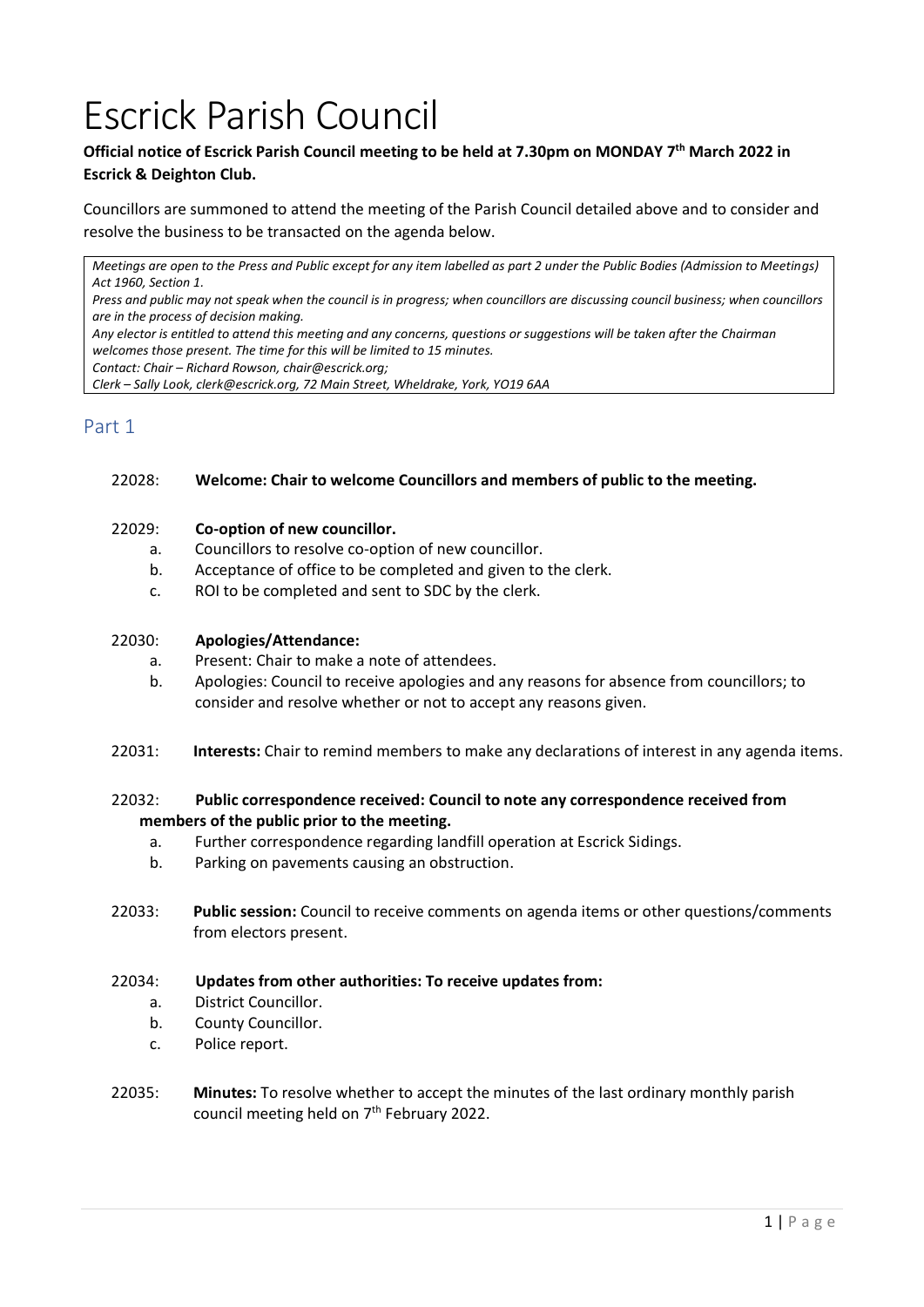## Finance and Governance

## 22036: **Finance report (RFO):**

- a. To confirm date of next Admin & Finance meeting.
- b. To confirm bank signatories and ensure signatories have access to internet banking.
- c. Resolve to approve the purchase of a new laptop for the clerk.
- d. Account balances and reconciliation:

|      |                                                   | Current    | <b>Savings</b> |
|------|---------------------------------------------------|------------|----------------|
|      |                                                   | account    | account        |
|      | Account balances as reported at last meeting (as  | £4,929.61  | £20,195.67     |
|      | at 26 <sup>th</sup> February 2022):               |            |                |
| ii.l | Payments made since last meeting:                 |            |                |
|      | Escrick Park Estate- Escrick Playing Field rent   | $-£10.00$  |                |
|      | S Look - Jan salary (2 hr overtime in Feb salary) | -£         |                |
|      | S Look - Clerks Jan expenses                      | $-£18.00$  |                |
| iii. | Payments made since last meeting under clerks     |            |                |
|      | delegated powers:                                 |            |                |
|      | Tiger print; NDP printing                         | $-E220.80$ |                |
| iv.  | Receipts:                                         |            |                |
|      | Nil                                               |            |                |
| v.   | Account balances as at 26 <sup>th</sup> Feb 2022: | £4,277.05  | £20,195.67     |
| vi.l | Uncleared previously authorised payments:         | Nil        |                |

#### e. Routine payments to be made:

| $\cdots$<br>VIII.I | S Look - Clerks Feb expenses | -F71 47 |
|--------------------|------------------------------|---------|
|                    | S Look - Feb salary          |         |

f. Purchases / exceptional payments to be approved and made: ix. Nil

## Policy & Governance

## 22037: **Safety inspections**

- a. Clerk to confirm whether weekly playground inspections and other quarterly H&S inspections have taken place. To resolve any remedial action.
- b. To note the risk assessments completed.

#### Highways

#### 22038: **Highways: Skipwith Road**

a. To receive an update on request for village gateway on Skipwith Road.

#### 22039: **Ongoing highways issues:**

- a. Update on request for disability access / dropped kerbs in the village.
- b. To note the response to the request to relocate the 30mph sign on the corner of A19 and Main Street near the fountain and consider any further action.
- c. Update on request to put white lines on the access road to Glebe Farm, Escrick Surgery, Church Car park and the Fat Abbott to ensure motorists know it is a two-way road.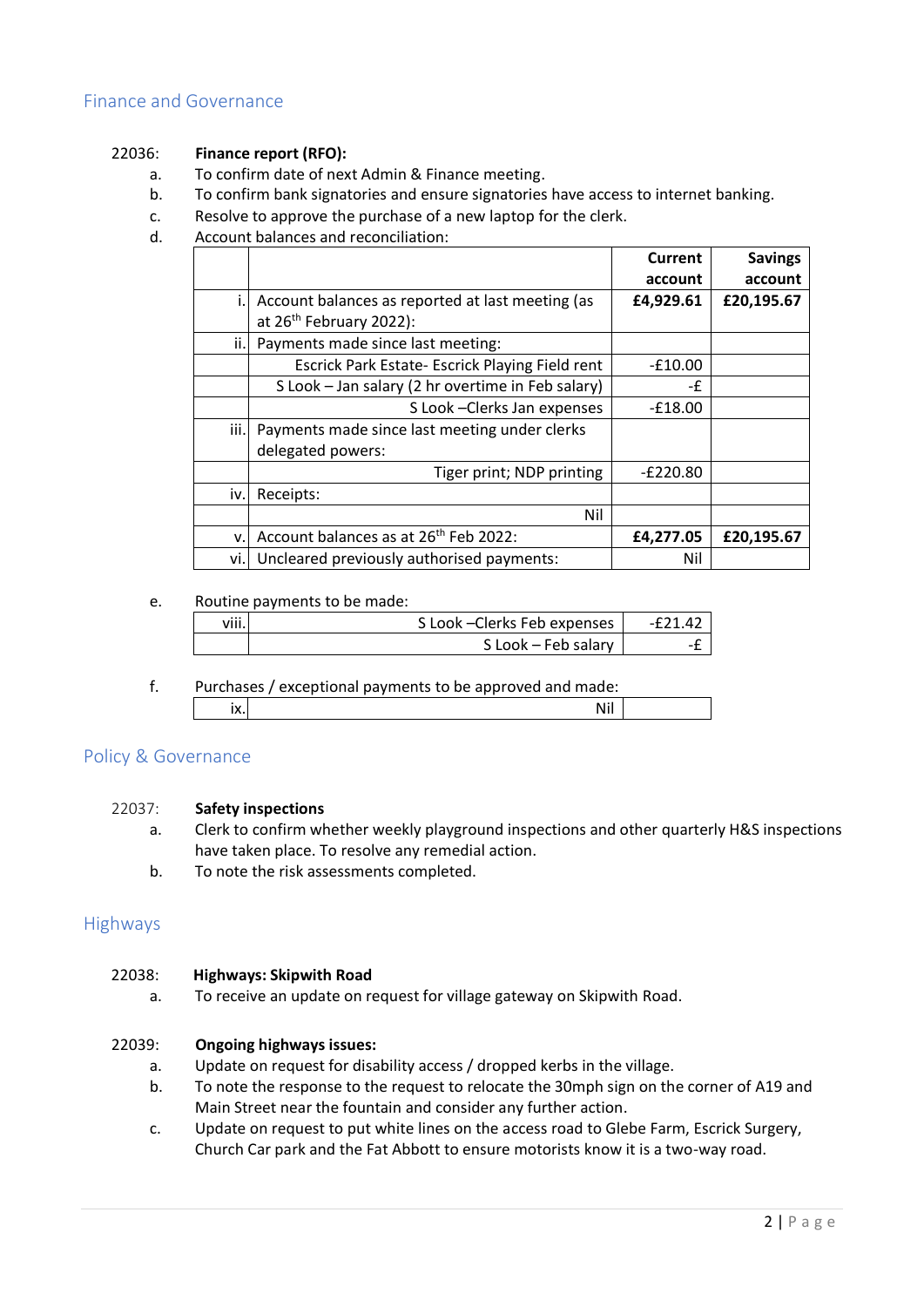## 22040: **Bus stops:**

- a. To receive an update on the request to amend the CYC bus fares.
- b. To resolve next steps on street lighting for the bus stops.

## Maintenance

#### 22041: **Maintenance issues:**

- a. To receive update from Cllr Reader on any other maintenance issues arising. To resolve any further action.
- b. To receive verbal update on the 'appearance and environment' initiative.
- c. To consider quotes received for tree work on the village green.

## Planning

#### 22042: **Planning, new applications: To resolve comments on the following applications:**

- a. 2022/0130/CPE. Narbeth, 10 Carr Lane, Escrick. Lawful development certificate for existing use of single storey side extension to existing dwelling. 'No objections' proposed by PWG.
- b. 2021/1484/HPA. Field View, Skipwith Road, Escrick. Rear single storey extension. 'No objections' proposed by the PWG.

#### 22043: **Planning determinations: To note determinations made since last meeting:**

a. No determinations received.

#### 22044: **Planning working group:**

- a. To receive an update from the planning working group and resolve any further actions.
- b. To review the terms of reference for the Planning Working Group.
- c. To reconfirm members of the planning working group and agree any new members.

#### 22045: **Planning, Neighbourhood Plan:**

a. To receive an update from Cllr Rees on the NDP.

#### 22046: **Conservation Review:**

a. To receive any update on the Conservation Review.

## Other items

- a. To receive an update from Cllr Hawes on investigations into establishing a shop in the village.
- b. Review options for a pop-up village Post Office service and consider any further action.

## 22048: **Queens Platinum Jubilee:**

#### **a. Jubilee events;**

i. To receive an update on plans for Queen's Jubilee celebrations and resolve next steps.

#### **b. Jubilee Garden initiative;**

- i. Resolve to enter into an agreement with Escrick Park Estate (as drafted) to lease the land for the Queens Jubilee Garden as part of the current village green contract.
- ii. Resolve to procure/provide various insurances including public liability and employer's liability (for volunteers).